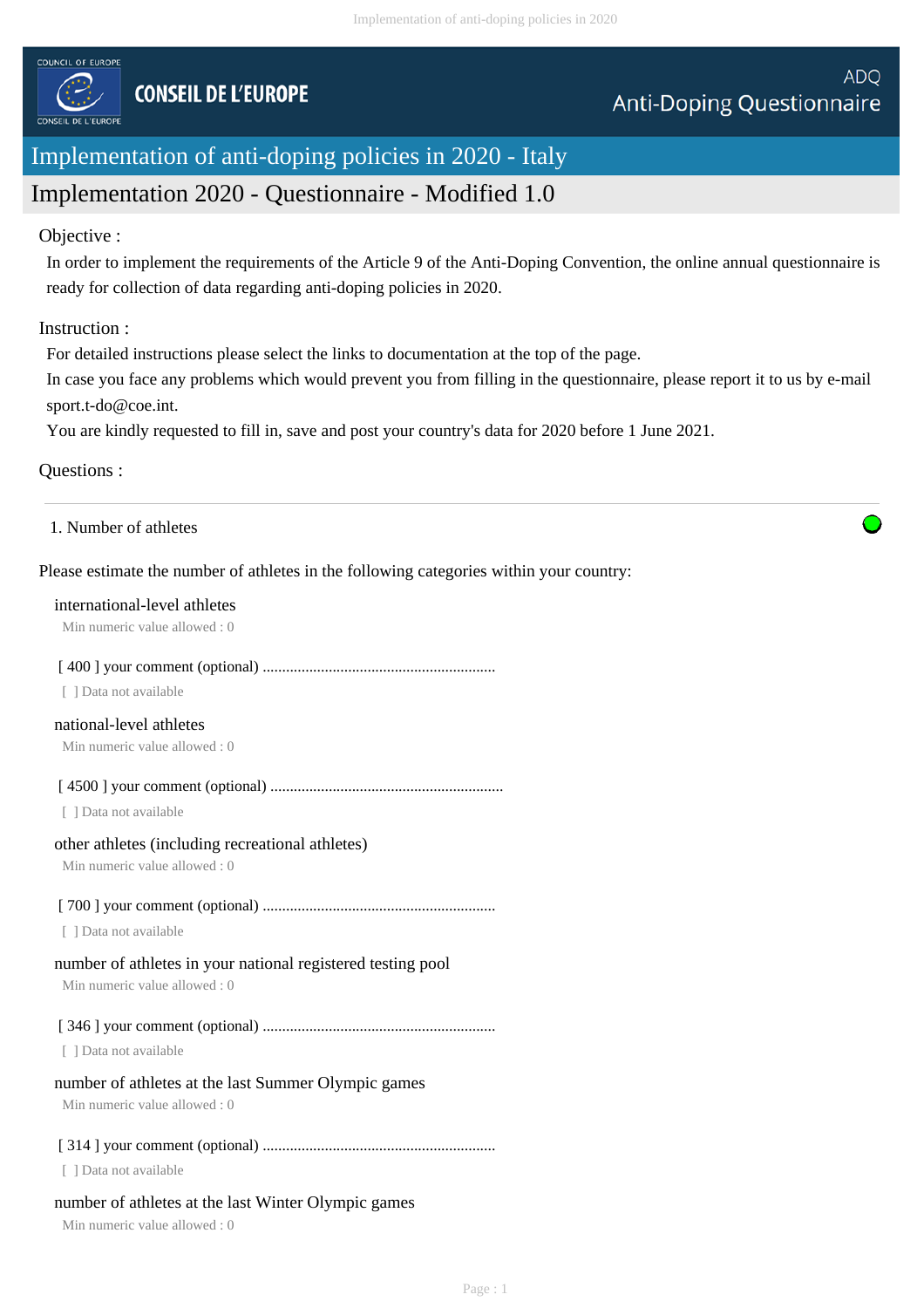| 2. Doping definition<br>What is the definition of "doping in sport" used in your country? |  |
|-------------------------------------------------------------------------------------------|--|
| Data not available                                                                        |  |
|                                                                                           |  |
| number of athletes at the last Winter Paralympic games<br>Min numeric value allowed : 0   |  |
| [ ] Data not available                                                                    |  |
|                                                                                           |  |
| number of athletes at the last Summer Paralympic games<br>Min numeric value allowed : 0   |  |
| Data not available                                                                        |  |
|                                                                                           |  |

[ ] Council of Europe Anti-Doping Convention. Your comment (optional) ............................................................

- 
- [ X ] World Anti-Doping Code. Your comment (optional) ............................................................
- [X] Other, please specify (e.g. national law) : Law 376/2000

#### 3. Doping list

Which list of banned pharmacological classes of doping agents and doping methods (i.e. Prohibited List) is implemented in your country?

[ X ] UNESCO International Convention against doping in sport. Your comment (optional) ............................................................

[ X ] Prohibited List, as adopted by the Executive Committee of WADA. Your comment (optional)

............................................................

 [ ] List of banned pharmacological classes of doping agents and doping methods, as adopted by the Monitoring Group (T-DO). Your comment (optional) ............................................................

[ ] Prohibited List, as adopted by the Conference of Parties of the International Convention against Doping in Sport (UNESCO). Your comment (optional) ............................................................

[ ] Other, please specify : ............................................................

4. Additional doping lists

For the purposes of restricting availability of doping substances, are there other lists than those defined in the question 3?

 ( X ) Yes, please specify: In Italy two lists exist: a) the List issued by WADA, adopted by NADO Italia; b) the list issued by the Ministry of Health adopted by the Commission for the monitoring and control of doping and the protection of health in sport activities according to the Law 376/2000

( ) No. Your comment (optional) ............................................................

5. Anti-doping laws

Are there any anti-doping laws in your country?

[ X ] Anti-doping law (other than ratification of the Convention). Your comment (optional) ............................................................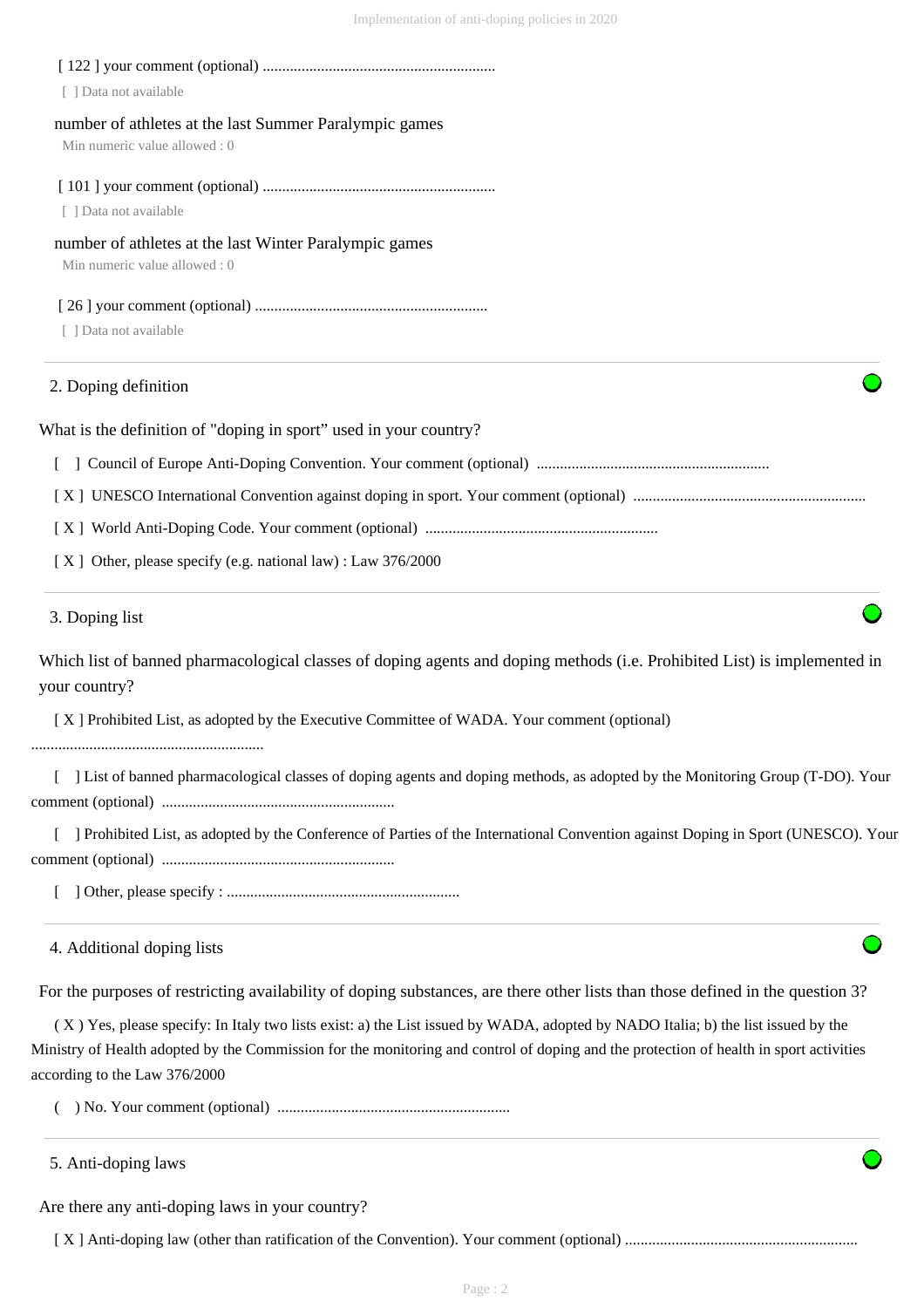- [ ] Other public law rules, please specify: ............................................................
- [ ] No. Your comment (optional) ............................................................

6. National Anti-Doping Organisation (NADO)

What is the legal status of your national anti-doping organisation? Please upload the statutes, if possible

- ( ) Public authority. Your comment (optional) ............................................................
- ( ) Non-governmental organisation. Your comment (optional) ............................................................

( ) Private company. Your comment (optional) ............................................................

( ) National Olympic Committee acting as a NADO. Your comment (optional) ............................................................

 ( X ) Other, please specify :NADO Italia is the National Antidoping Organization established under the Law n° 230 dated 26 November 2007 ratifying the International Convention against the doping in sport adopted by UNESCO and in accordance with the World Anti-Doping Code of which NADO Italia is a signatory

### 7. NADO activities

Which of the activities below are conducted by your national anti-doping organisation? Please upload the organisational chart, if possible

|                                                | Yes. Your comment<br>(optional) | No, please specify which<br>organisation is in charge |
|------------------------------------------------|---------------------------------|-------------------------------------------------------|
| Co-ordination of action by public authorities  | (X)                             |                                                       |
| Co-ordination of the fight against trafficking | (X)                             |                                                       |
| Testing (doping control)                       | (X)                             |                                                       |
| Results management                             | (X)                             |                                                       |
| Disciplinary procedures                        | (X)                             |                                                       |
| Education and/or information                   | (X)                             |                                                       |
| Research                                       | (X)                             |                                                       |

#### 8. Funding of anti-doping programme

## What was the annual budget of the NADO for the 2020 calendar year?

Min numeric value allowed : 0

#### [ 5330000 ] amounteuroCurrency

[ ] Data not available

#### 9. Funding sources

How is the NADO funded? Please select all that apply and indicate an estimate in percentages:

[ X ] Government100%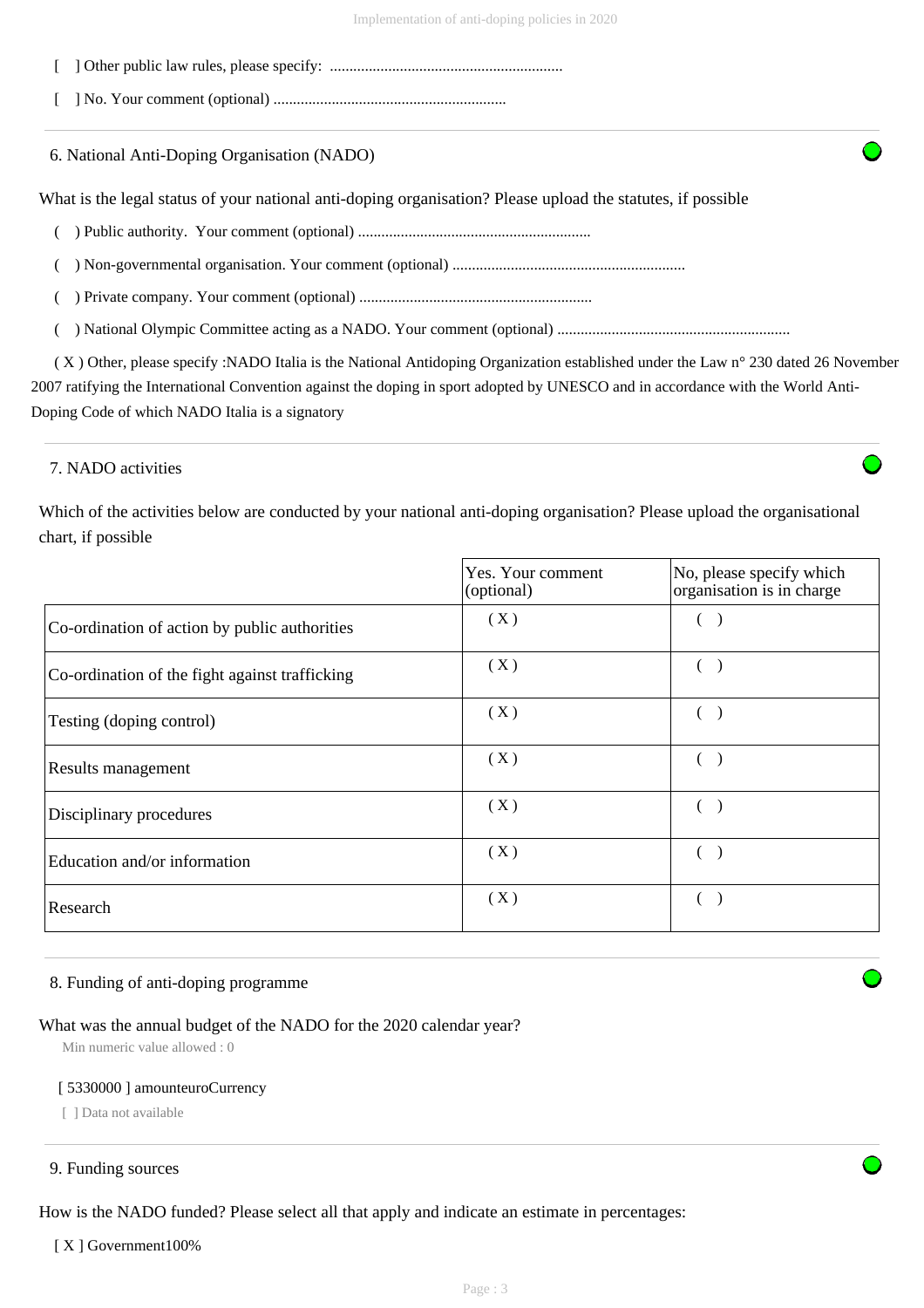| Is public funding withheld from organisations that do not comply with anti-doping regulations and related legal instruments?                              |
|-----------------------------------------------------------------------------------------------------------------------------------------------------------|
| 13. Limiting public funding to organisations                                                                                                              |
| [1868939] amounteurocurrency / other information<br>[ ] Data not available                                                                                |
| What amount has been allocated to sport from the State budget through the national ministry responsible for sport for the year<br>2020?                   |
| 12. Sport budget                                                                                                                                          |
| $(X)$ No                                                                                                                                                  |
|                                                                                                                                                           |
| Are other institutions funding any parts of the national anti-doping programme (e.g. laboratories, research, WADA<br>contribution, Unesco Voluntary Fund) |
| 11. Other funding for the anti-doping programme                                                                                                           |
| [ ] Data not available                                                                                                                                    |
| [0] Therapeutic Use Exemptions (TUEs)                                                                                                                     |
| [5] Results Management/Legal                                                                                                                              |
| [3] Research                                                                                                                                              |
| [5] Education                                                                                                                                             |
| [5] Investigations                                                                                                                                        |
| [50] Sample analysis                                                                                                                                      |
| [20] Testing (including equipment, transportation, sample collection personnel fees)                                                                      |
| What percentage of NADO's annual budget is put towards the following core programs?                                                                       |
| 10. Distribution of funding                                                                                                                               |
|                                                                                                                                                           |
|                                                                                                                                                           |
|                                                                                                                                                           |
|                                                                                                                                                           |
|                                                                                                                                                           |
|                                                                                                                                                           |

( X ) Yes, all funding is withheld; your comment (optional) ............................................................

( ) A limited amount of funding is withheld; your comment (optional) ............................................................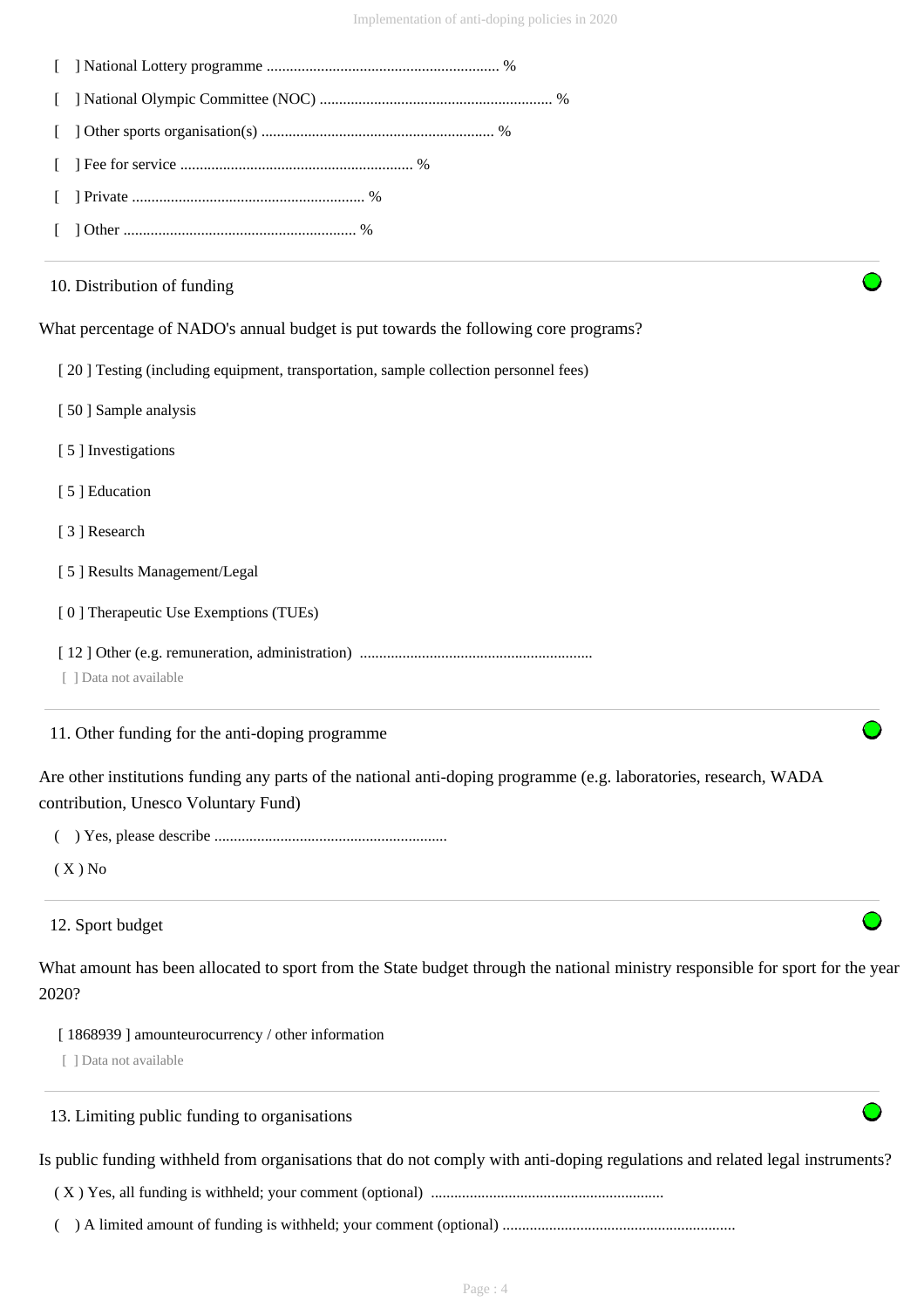| Implementation of anti-doping policies in 2020 |  |  |
|------------------------------------------------|--|--|
|                                                |  |  |

| 14. Limitation of public funding of persons                                                                                                                               |
|---------------------------------------------------------------------------------------------------------------------------------------------------------------------------|
| Is sport-related financial assistance provided by public authorities withheld from banned athletes or athlete support personnel<br>during the period of their suspension? |
|                                                                                                                                                                           |
|                                                                                                                                                                           |
|                                                                                                                                                                           |
| ) Not applicable (no sport-related financial assistance is provided by public authorities to athletes or support personnel); your                                         |
|                                                                                                                                                                           |
| 15. Testing programme                                                                                                                                                     |
| Does your country have a national testing programme?                                                                                                                      |
| $(X)$ Yes                                                                                                                                                                 |
|                                                                                                                                                                           |
| 16. Elements of the testing programme                                                                                                                                     |
| What elements of the testing program are implemented by the NADO?                                                                                                         |
| [X] Risk assessment and test distribution planning (TDP)                                                                                                                  |
| [X] Registered testing pool                                                                                                                                               |
| [X] Random selection of athletes                                                                                                                                          |
| [X] Targeted selection of athletes                                                                                                                                        |
| [X] In-competition testing                                                                                                                                                |
| [X] Out-of-competition testing                                                                                                                                            |
| [X] No-advance notice testing                                                                                                                                             |
| [X] Blood testing                                                                                                                                                         |
| [X] Athlete biological passport (ABP) modules                                                                                                                             |
|                                                                                                                                                                           |
|                                                                                                                                                                           |
| 17. Quality certificate                                                                                                                                                   |
| Is your NADO or part of its procedures certified according to a quality standard (such as ISO or any other quality assurance<br>system)?                                  |

( ) Yes, please specify which standard, its scope and validity ............................................................

( X ) In progress, please specifyISO 001/ISO17024,ISO17025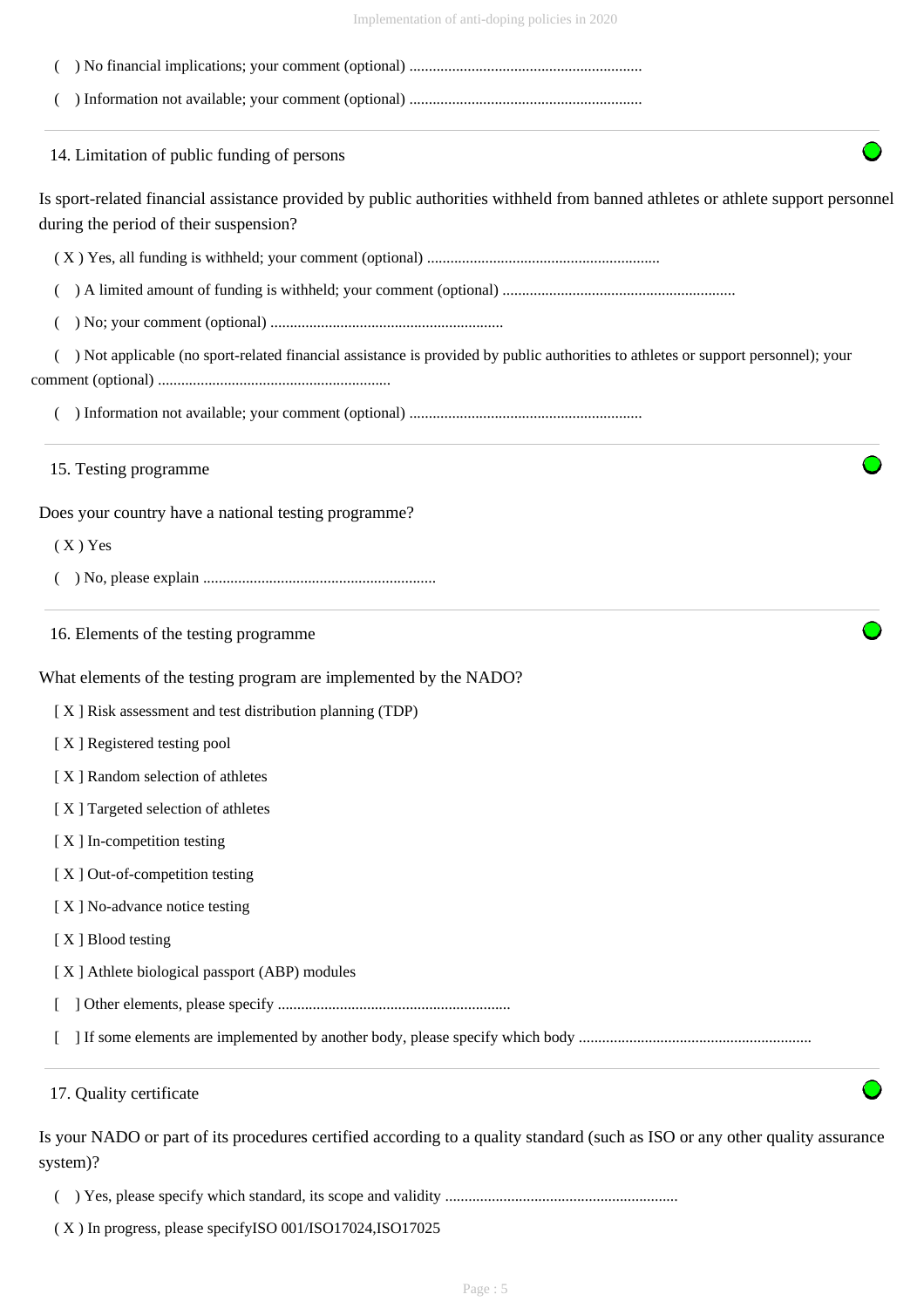( ) No. Your comment (optional) ............................................................

## 18. NADO staff, committee members and other anti-doping specialists

Please outline below how many NADO staff, committees' members and other anti-doping specialists are involved in the coordination and management of your anti-doping programs (except sample collection personnel)

Min numeric value allowed : 0

[ 18 ] staff full time

[1] staff part time

[48] committees' members (including, but not limited to, members of the disciplinary panels, NADO Board, TUE, education, whereabouts, scientific, athletes, appeals, ethics and/or other committees)

[ 0 ] other specialists, please describe ............................................................

[ ] Data not available

19. Sample collection personnel

Do you have sample collection personnel (SCP) ?

( ) Yes, within the NADO

( X ) Yes, through a service provider (Delegated third party) ............................................................

( ) No, please explain ............................................................

## 20. Number of DCOs and BCOs

How many doping control officers (DCOs), blood control officers (BCOs) and chaperones are in your sample collection personnel programme?

Min numeric value allowed : 0

[ 280 ] DCOs; your comment (optional) ............................................................

[ 90 ] BCOs; your comment (optional) ............................................................

[ 0 ] Chaperones; your comment (optional) ............................................................

[ ] Data not available

## 21. Laboratory

Is there a doping control laboratory in your country?

[ X ] Yes, accredited or approved by WADA in accordance with the International Standard for Laboratories

[ ] No, but a preparatory process is in progress to apply for accreditation or approval by WADA

 $\lceil$   $\rceil$  No

22. Use of WADA laboratories

Which WADA-accredited or approved laboratories are used for analysis of samples collected by your NADO as a Testing authority within your national testing program in the year 2020? Please list all that applies, including the laboratory in your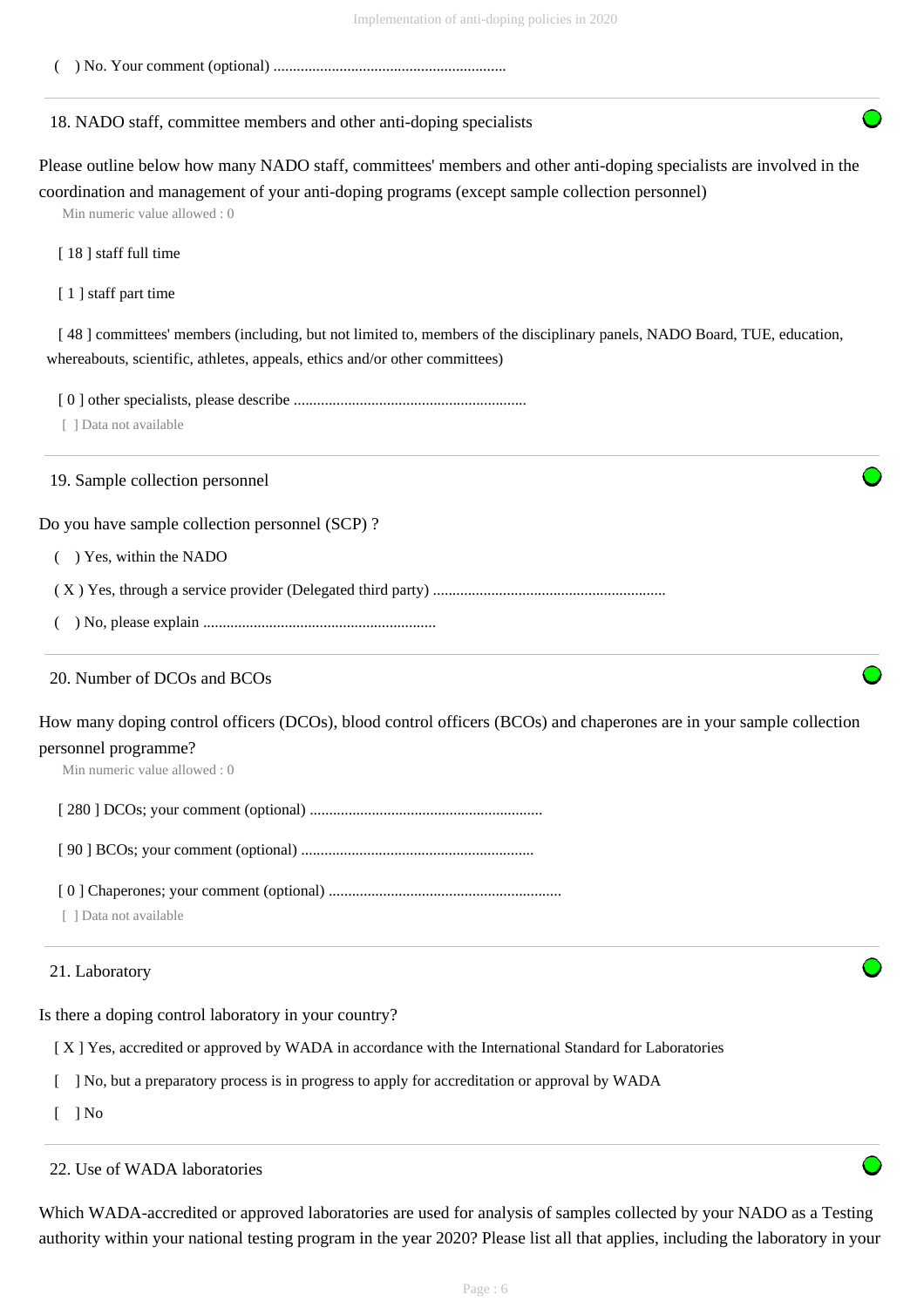own country (if you use it) and indicate the percentage of samples analysed in each laboratory. Enter "0", if you don't use this laboratory

|                            | % of NADO samples (estimate) |
|----------------------------|------------------------------|
| ANKARA, TURKEY             | $\boldsymbol{0}$             |
| ATHENS, GREECE             | $\boldsymbol{0}$             |
| <b>BANGKOK, THAILAND</b>   | $\boldsymbol{0}$             |
| <b>BARCELONA, SPAIN</b>    | $\boldsymbol{0}$             |
| <b>BEIJING, CHINA</b>      | $\boldsymbol{0}$             |
| BLOEMFONTEIN, SOUTH AFRICA | $\boldsymbol{0}$             |
| <b>BUCHAREST, ROMANIA</b>  | $\boldsymbol{0}$             |
| COLOGNE, GERMANY           | $\boldsymbol{0}$             |
| DOHA, QATAR                | $\boldsymbol{0}$             |
| GHENT, BELGIUM             | 0,04                         |
| HAVANA, CUBA               | $\boldsymbol{0}$             |
| HELSINKI, FINLAND          | $\boldsymbol{0}$             |
| KREISCHA, GERMANY          | 0,04                         |
| LAUSANNE, SWITZERLAND      | $\boldsymbol{0}$             |
| LONDON, UNITED KINGDOM     | $\boldsymbol{0}$             |
| LOS ANGELES, USA           | $\boldsymbol{0}$             |
| MADRID, SPAIN              | $\boldsymbol{0}$             |
| MONTREAL, CANADA           | $\boldsymbol{0}$             |
| NEW DELHI, INDIA           | $\boldsymbol{0}$             |
| <b>OSLO, NORWAY</b>        | $\boldsymbol{0}$             |
| PARIS, FRANCE              | $\boldsymbol{0}$             |
| RIO DE JANEIRO, BRAZIL     | $\boldsymbol{0}$             |
| ROMA, ITALY                | 99,9                         |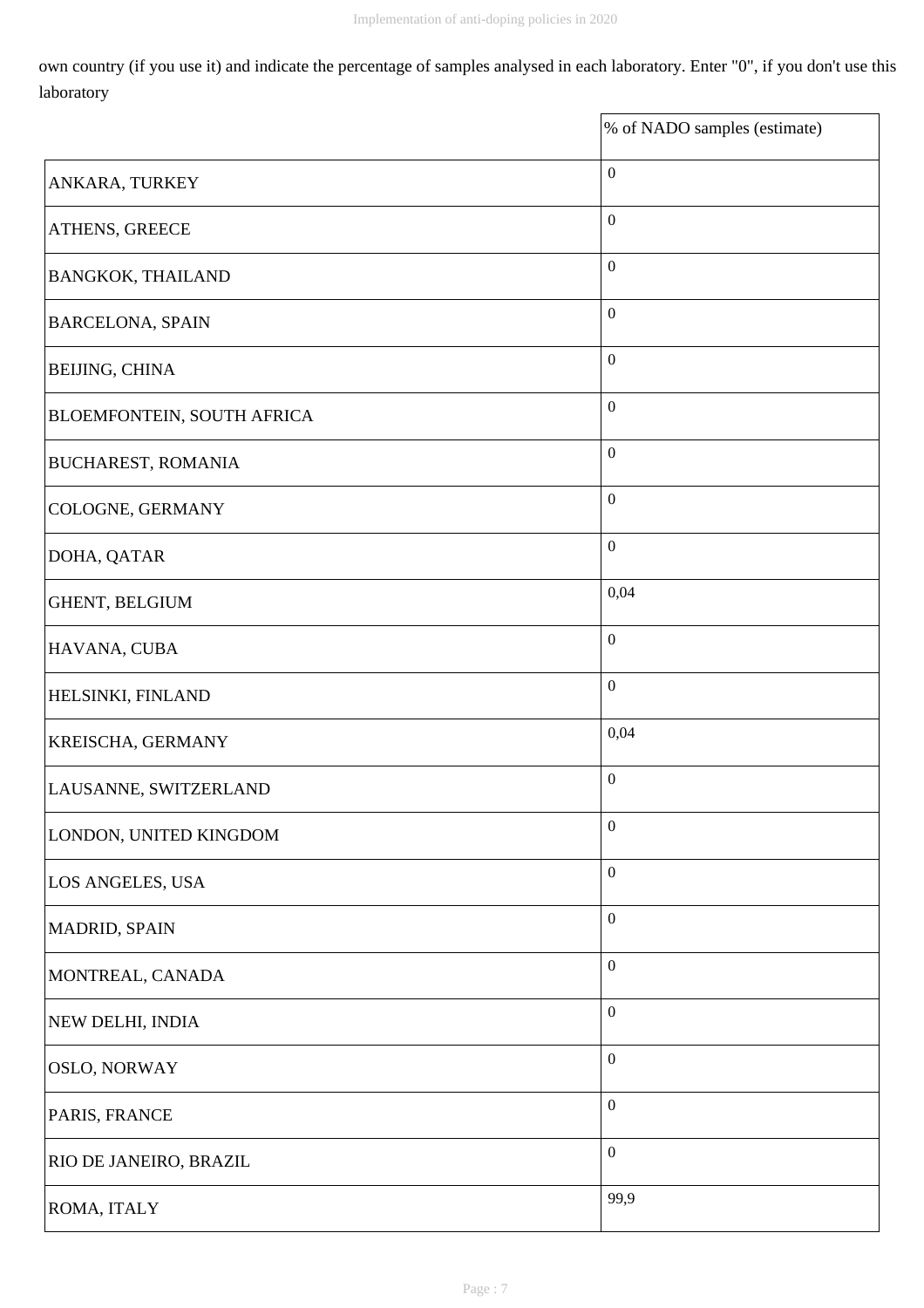| SALT LAKE CITY, USA  | 0,01     |
|----------------------|----------|
| SEIBERSDORF, AUSTRIA | $\Omega$ |
| SEOUL, SOUTH KOREA   | $\Omega$ |
| STOCKHOLM, SWEDEN    | $\Omega$ |
| SYDNEY, AUSTRALIA    | $\theta$ |
| TOKYO, JAPAN         | $\Omega$ |
| WARSAW, POLAND       | $\Omega$ |

## 23. Testing statistics

How many samples were collected under your national testing program in the year 2020?

|                                                             | Urine | Blood (including ABP) |
|-------------------------------------------------------------|-------|-----------------------|
| In-competition samples<br>Min numeric value allowed : 0     | 2037  | 33                    |
| Out-of-competition samples<br>Min numeric value allowed : 0 | 2397  | 747                   |

[ ] Data not available

### 24. Testing abroad

Did you test athletes under your authority who reside or train abroad (directly or by subcontracting other ADOs or antidoping service providers)?

( X ) Yes; your comment (optional) ............................................................

( ) Not in 2020, but we have authorisation to do so; your comment (optional) ............................................................

( ) No, we do not have authorisation to do so; your comment (optional) ............................................................

#### 25. Disciplinary system

Please describe the disciplinary process for the anti-doping rule violations and application of the T-DO Recommendation on ensuring the independence of hearing panels (bodies) and promoting fair trial in anti-doping cases [T-DO/Rec(2017)01] http://rm.coe.int/recommendation-on-ensuring-the-independence-of-hearing-panels-bodies-a/1680735159

| Has your State established<br>centralised panel/body in<br>charge of all hearing<br>proceedings in anti-doping<br>matters (hearing panel)? |  | л |
|--------------------------------------------------------------------------------------------------------------------------------------------|--|---|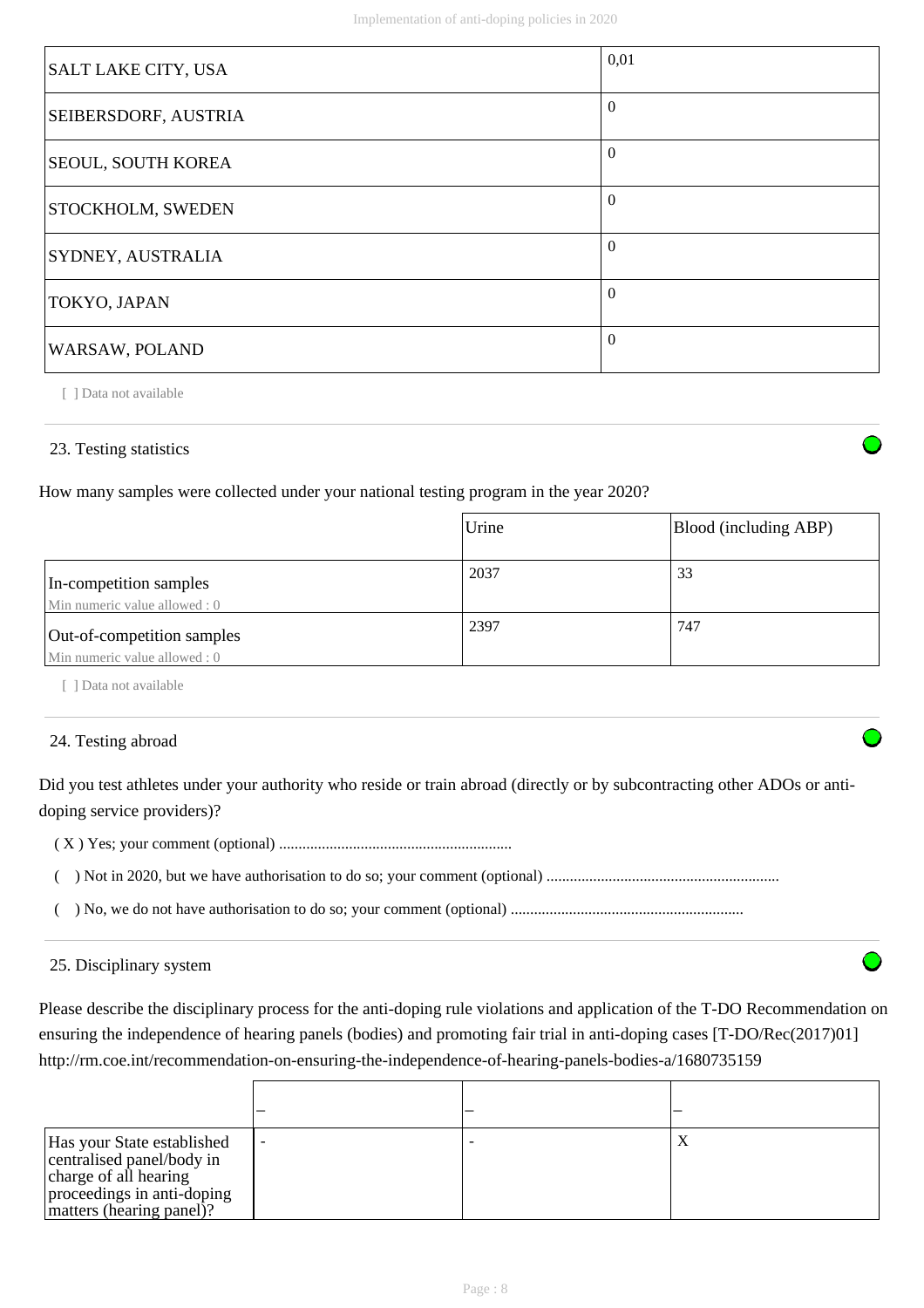| Is the hearing panel<br>independent, and<br>operationally independent<br>from sport movement (i.a.<br>national federations,<br>National Olympic<br>Committee, National<br>Paralympic Committee)? | X |   |  |
|--------------------------------------------------------------------------------------------------------------------------------------------------------------------------------------------------|---|---|--|
| Is the hearing panel<br>operationally independent<br>from the government?                                                                                                                        | X |   |  |
| Is the hearing panel<br>operationally independent<br>from the NADO?                                                                                                                              | X |   |  |
| Are you aware of T-<br>DO/Rec(2017)01?                                                                                                                                                           | X |   |  |
| Is the composition of the<br>hearing panel in line with the<br>requirements outlined in T-<br>DO/Rec(2017)01?                                                                                    | X |   |  |
| Are the rights of access to<br>justice ensured in accordance<br>with $T\text{-DO/Rec}(2017)01?$                                                                                                  |   | X |  |
| Other comments                                                                                                                                                                                   |   |   |  |

#### 26. Appeals system

Please describe the process for handling anti-roping rule violations appeals

 Describe, upload documents or add the link to the relevant content The whole process for handling the appeals, in 2020, is described in the uploaded document by NSA Antidoping Sport Code 2020.

#### [ ] Data not available

#### Attachments

 $\uparrow$  antidoping rule violation appeals.pdf

## 27. Anti-doping rule violations (ADRV)

How many anti-doping rule violations cases were initiated in 2020 and how many of these initiated cases resulted in the imposition of a sanction?

|                                                                                                                             | Initiated cases | Cases that resulted in a Cases that resulted in<br>sanction | no sanction |
|-----------------------------------------------------------------------------------------------------------------------------|-----------------|-------------------------------------------------------------|-------------|
| Presence of a prohibited substance or its<br>metabolites or markers in an athlete's sample<br>Min numeric value allowed : 0 | 27              | 26                                                          |             |
| Use or attempted use by an athlete of a<br>prohibited substance or a prohibited method<br>Min numeric value allowed : 0     | 329             | 126                                                         |             |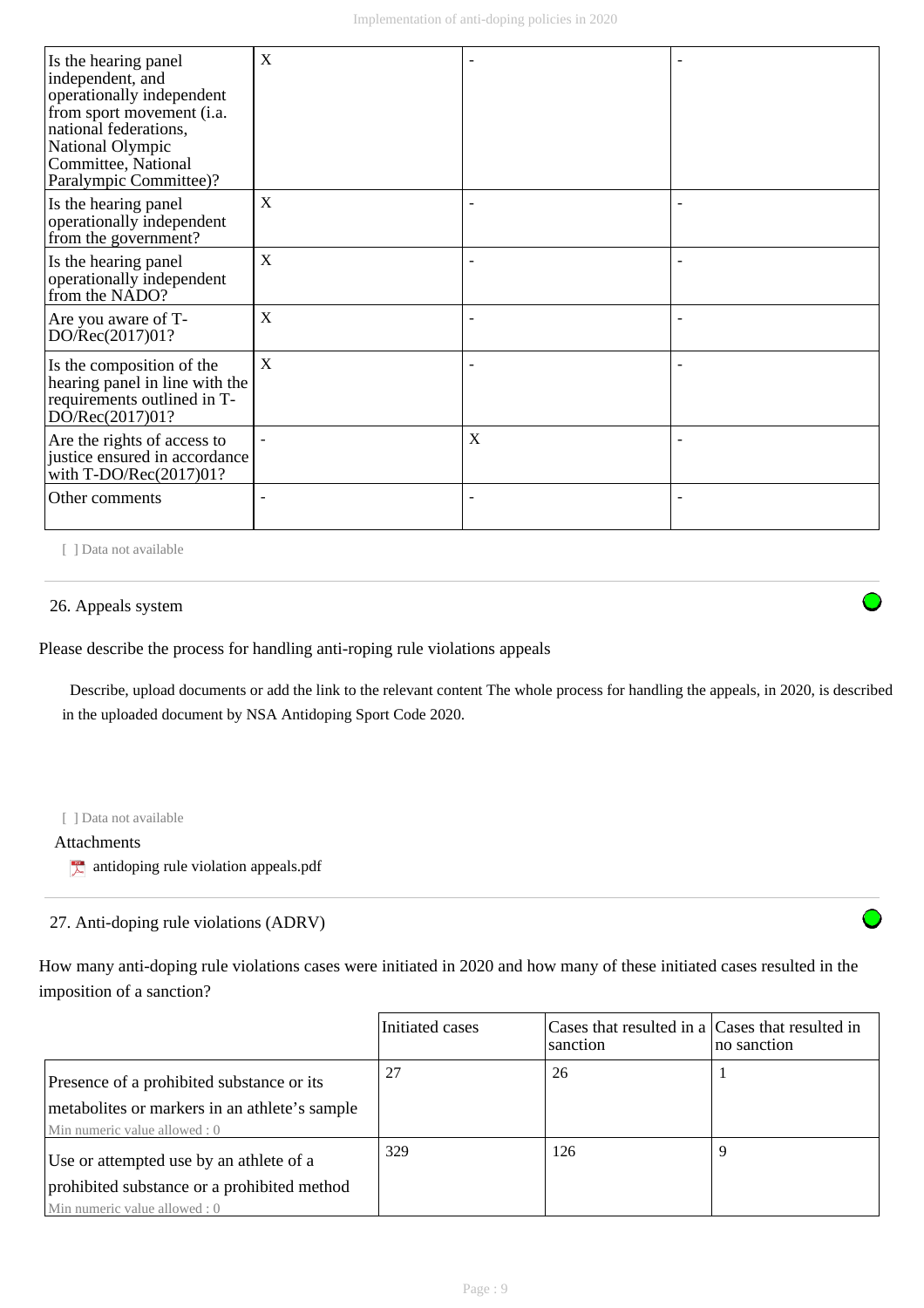| Evading, refusing or failing to submit to                   | 3                | 3              | $\theta$ |
|-------------------------------------------------------------|------------------|----------------|----------|
| sample collection                                           |                  |                |          |
| Min numeric value allowed: 0                                |                  |                |          |
| <b>Whereabouts failures</b><br>Min numeric value allowed: 0 | $\boldsymbol{0}$ | $\mathbf{0}$   | $\theta$ |
| Tampering or attempted tampering with any                   | 5                | $\overline{2}$ | 3        |
| part of doping control                                      |                  |                |          |
| Min numeric value allowed: 0                                |                  |                |          |
| Possession of prohibited substances and                     | 290              | 98             |          |
| prohibited methods                                          |                  |                |          |
| Min numeric value allowed: 0                                |                  |                |          |
| Trafficking or attempted trafficking in any                 | 129              | 37             | 3        |
| prohibited substance or prohibited method                   |                  |                |          |
| Min numeric value allowed: 0                                |                  |                |          |
| Administration or attempted administration to               | 1                | $\Omega$       | $\theta$ |
| any athlete of any prohibited method or                     |                  |                |          |
| prohibited substance                                        |                  |                |          |
| Min numeric value allowed: 0                                |                  |                |          |
| Complicity                                                  | 22               | 9              | $\Omega$ |
| Min numeric value allowed: 0                                |                  |                |          |
| Prohibited association                                      | $\mathbf{0}$     | $\mathbf{0}$   | $\theta$ |
| Min numeric value allowed: 0                                |                  |                |          |

## 28. Whereabouts failures

## How many of the following whereabouts failures have you registered in 2020?

#### [ 34 ] One missed test or filing failure

#### [ 3 ] Any combination of two missed tests and/or filing failures

[ ] Data not available

### 29. Co-operation with law enforcement agencies

What measures have been taken to ensure co-operation between NADO and law enforcement agencies in limiting illegal availability of doping substances?

[ X ] Law, please specify National Law 376/2000

[ X ] Agreement, please specify Between NADO Italia and NAS Carabinieri

- [ ] Ad hoc activities, please specify ............................................................
- [ ] Other, please specify ............................................................
- [ ] None; your comment (optional) ............................................................

30. Sanctions for doping trafficking

Are there specific penalties or sanctions for illegal circulation of doping substances, in addition to those regulating the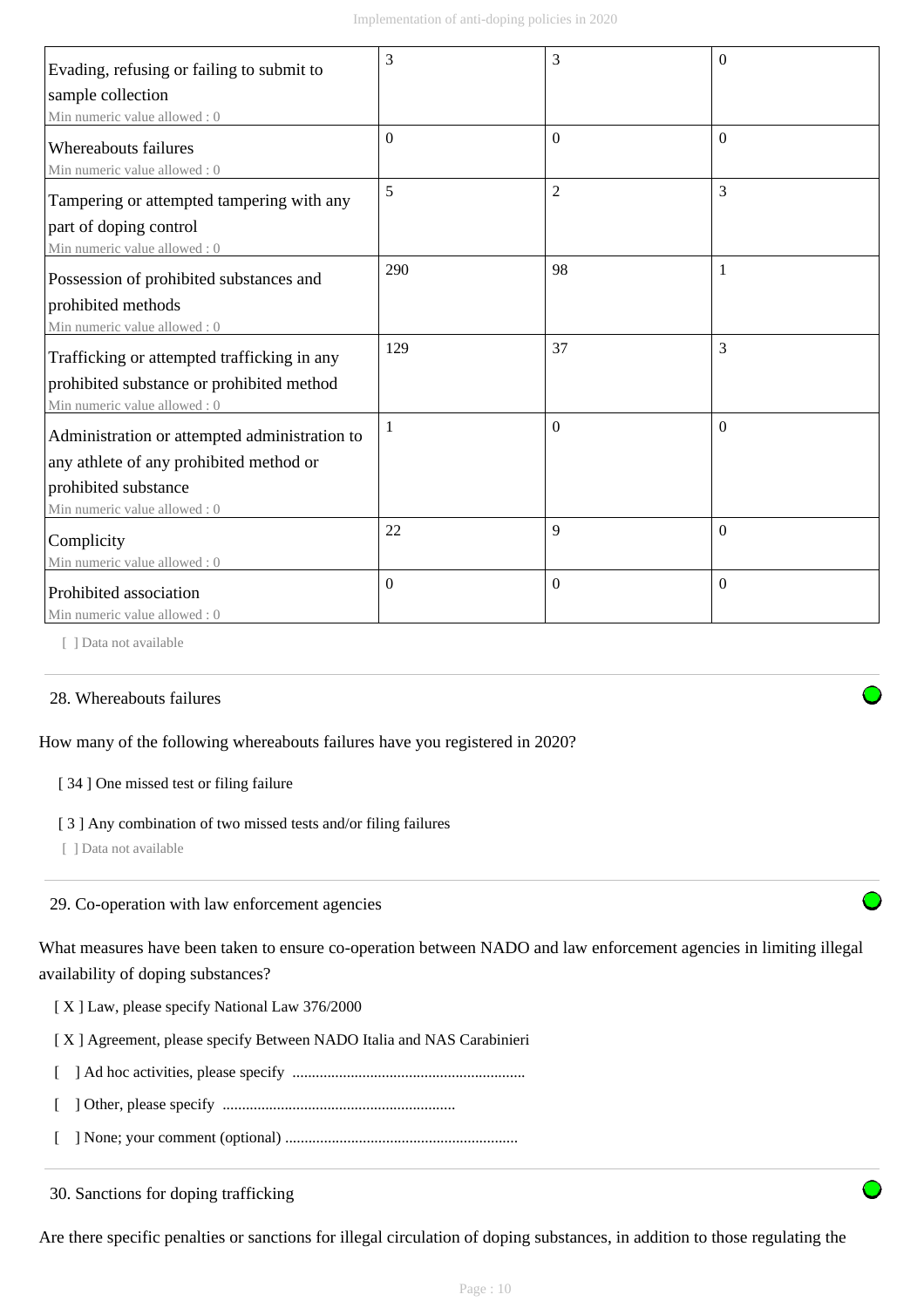#### movement of medicines and narcotics?

[ X ] Criminal penalties, please specify Law 376/2000

- [ ] Financial penalties, please specify ............................................................
- [ ] Administrative or civil sanctions, please specify ............................................................
- [ ] Professional disciplinary actions, please specify ............................................................
- [ ] None of above, please explain ............................................................
- [ ] Not available; your comment (optional) ............................................................

### 31. Statistics on doping trafficking

Do law enforcement agencies share data on the seizure of doping substances with the NADO?

- ( ) Yes, please specify how many seizures have been reported in 2020 ............................................................
- ( X ) No. Your comment (optional) ............................................................
- ( ) Other, please specify ............................................................

### 32. Whistleblowers

Is your NADO implementing a whistleblower policy/programme?

- ( X ) Yes; any comment ............................................................
- ( ) No, but a preparatory process is in progress to develop a whistleblower policy/programme; any comment

#### ............................................................

( ) No; any comment ............................................................

33. Legal background for Whistleblower policy

If your NADO implements a Whistleblower policy/programme, please describe the legal framework for this programme

- [ ] National legislation
- [ X ] NADO Rules
- [ ] Direct application of WADA Whistleblowing programme/policy and procedure for reporting misconduct
- [ ] Direct application of the rules of one or more international sports organisations, if yes, please list them
- ............................................................
	- [ ] Other. Please describe ............................................................
	- [ ] Not applicable

34. Organisation of anti-doping education

Which organisations are involved in implementing anti-doping education programs?

- [ ] National anti-doping organisation
- [ ] Ministry responsible for sport
- [ ] Ministry responsible for education
- [ ] Ministry responsible for health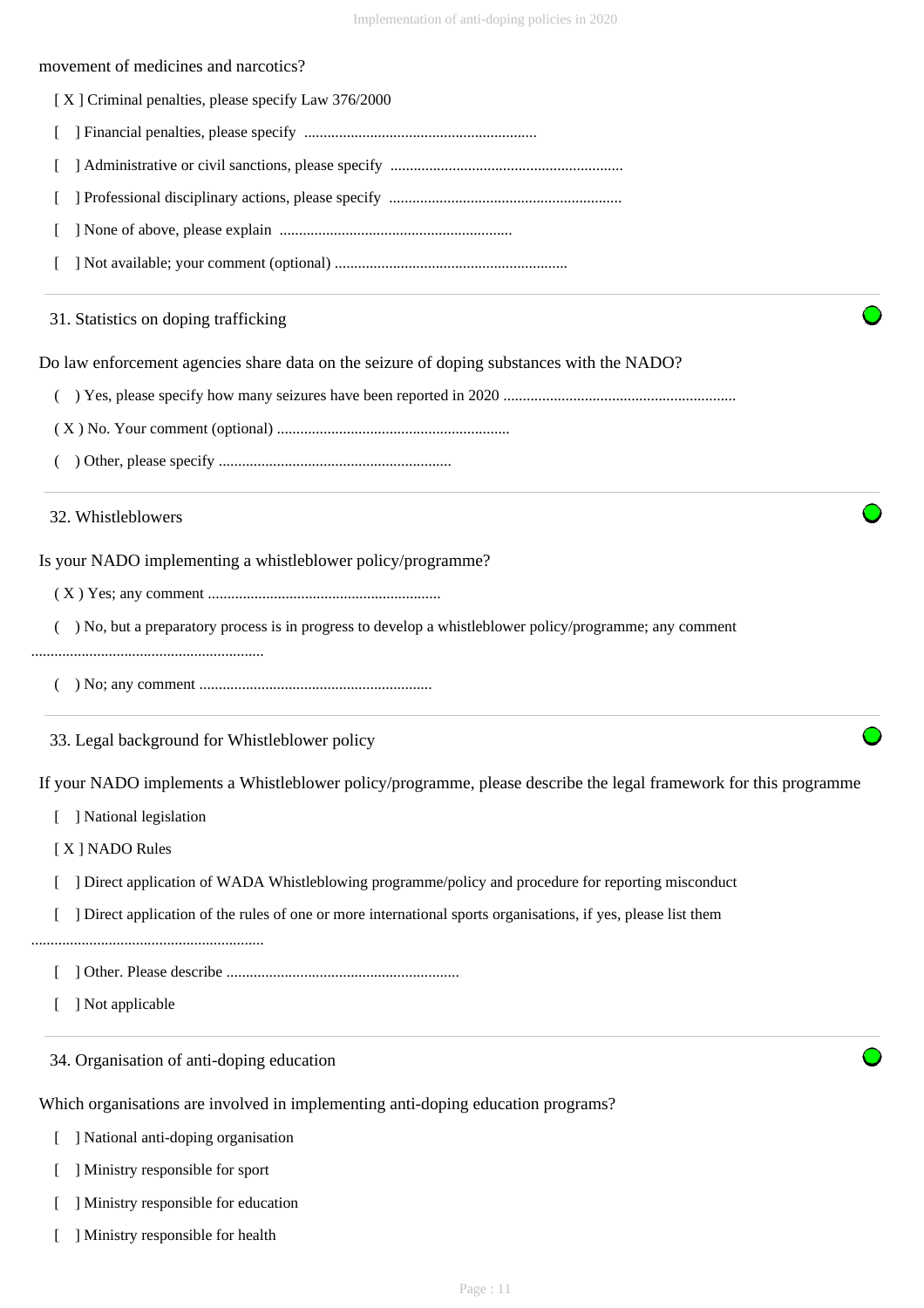- [ ] Other governmental body ............................................................
- [X] National sport federations
- [ ] Regional/municipal sport organisations
- [ X ] Universities
- [ X ] Schools
- [ ] Sport clubs
- [ ] Other bodies ............................................................

## 35. Anti-doping education themes



What types of anti-doping message are provided for different target groups?

|                      | elite<br>athletes                 | young<br>athletes                 | recreatio<br>nal<br>athletes      | sports<br>officials               | coaches                           | medical<br>personne pupils        | school                            | media                             | general<br>public                 | other                             |
|----------------------|-----------------------------------|-----------------------------------|-----------------------------------|-----------------------------------|-----------------------------------|-----------------------------------|-----------------------------------|-----------------------------------|-----------------------------------|-----------------------------------|
| National and         | [X]                               | [X]                               | $\begin{bmatrix} \end{bmatrix}$   | $\begin{bmatrix} 1 \end{bmatrix}$ | [X]                               | [X]                               | $\begin{bmatrix} 1 \end{bmatrix}$ | $\begin{bmatrix} 1 \end{bmatrix}$ | $\begin{bmatrix} 1 \end{bmatrix}$ | $[\ ]$                            |
| International anti-  |                                   |                                   |                                   |                                   |                                   |                                   |                                   |                                   |                                   |                                   |
| doping rules         |                                   |                                   |                                   |                                   |                                   |                                   |                                   |                                   |                                   |                                   |
| Harm of doping to    | $\begin{bmatrix} 1 \end{bmatrix}$ | $\begin{bmatrix} 1 \end{bmatrix}$ | $\begin{bmatrix} 1 \end{bmatrix}$ | $\begin{bmatrix} 1 \end{bmatrix}$ | $\begin{bmatrix} 1 \end{bmatrix}$ | $\begin{bmatrix} 1 \end{bmatrix}$ | [X]                               | $\begin{bmatrix} 1 \end{bmatrix}$ | $\begin{bmatrix} 1 \end{bmatrix}$ | $\begin{bmatrix} 1 \end{bmatrix}$ |
| the spirit of sport  |                                   |                                   |                                   |                                   |                                   |                                   |                                   |                                   |                                   |                                   |
| Athletes and         | [X]                               | $\begin{bmatrix} 1 \end{bmatrix}$ | $\begin{bmatrix} 1 \end{bmatrix}$ | $\begin{bmatrix} 1 \end{bmatrix}$ | [X]                               | $\begin{bmatrix} 1 \end{bmatrix}$ | $\begin{bmatrix} 1 \end{bmatrix}$ | $\begin{bmatrix} 1 \end{bmatrix}$ | $\begin{bmatrix} 1 \end{bmatrix}$ | $\begin{bmatrix} 1 \end{bmatrix}$ |
| athlete support      |                                   |                                   |                                   |                                   |                                   |                                   |                                   |                                   |                                   |                                   |
| personnel's rights   |                                   |                                   |                                   |                                   |                                   |                                   |                                   |                                   |                                   |                                   |
| and responsibilities |                                   |                                   |                                   |                                   |                                   |                                   |                                   |                                   |                                   |                                   |
| Consequences of      | [X]                               | [X]                               | $\begin{bmatrix} 1 \end{bmatrix}$ | $\begin{bmatrix} 1 \end{bmatrix}$ | [X]                               | $\begin{bmatrix} 1 \end{bmatrix}$ | [X]                               | $\begin{bmatrix} 1 \end{bmatrix}$ | $\begin{bmatrix} 1 \end{bmatrix}$ | $[ \ ]$                           |
| doping, including    |                                   |                                   |                                   |                                   |                                   |                                   |                                   |                                   |                                   |                                   |
| sanctions, health    |                                   |                                   |                                   |                                   |                                   |                                   |                                   |                                   |                                   |                                   |
| and social           |                                   |                                   |                                   |                                   |                                   |                                   |                                   |                                   |                                   |                                   |
| consequences         |                                   |                                   |                                   |                                   |                                   |                                   |                                   |                                   |                                   |                                   |
| Substances and       | [X]                               | [X]                               | $\begin{bmatrix} 1 \end{bmatrix}$ | $\begin{bmatrix} 1 \end{bmatrix}$ | [X]                               | [X]                               | $[$ $]$                           | $\mathbb{L}$<br>$\mathbf{I}$      | $\begin{bmatrix} 1 \end{bmatrix}$ | $\begin{bmatrix} 1 \end{bmatrix}$ |
| methods on the       |                                   |                                   |                                   |                                   |                                   |                                   |                                   |                                   |                                   |                                   |
| Prohibited List      |                                   |                                   |                                   |                                   |                                   |                                   |                                   |                                   |                                   |                                   |
| Doping control       | [X]                               | [X]                               | $\begin{bmatrix} 1 \end{bmatrix}$ | $\begin{bmatrix} 1 \end{bmatrix}$ | [X]                               | [X]                               | $\begin{bmatrix} 1 \end{bmatrix}$ | $\begin{bmatrix} 1 \end{bmatrix}$ | $\begin{bmatrix} 1 \end{bmatrix}$ | $\begin{bmatrix} 1 \end{bmatrix}$ |
| procedures           | [X]                               | [X]                               | $\begin{bmatrix} 1 \end{bmatrix}$ | $\begin{bmatrix} 1 \end{bmatrix}$ | [X]                               | [X]                               | $\begin{bmatrix} 1 \end{bmatrix}$ | $\begin{bmatrix} 1 \end{bmatrix}$ | $\begin{bmatrix} 1 \end{bmatrix}$ |                                   |
| Therapeutic use      |                                   |                                   |                                   |                                   |                                   |                                   |                                   |                                   |                                   |                                   |
| exemptions           |                                   |                                   |                                   |                                   |                                   |                                   |                                   |                                   |                                   |                                   |
| (TUEs)               |                                   |                                   |                                   |                                   |                                   |                                   |                                   |                                   |                                   |                                   |
| Applicable           | [X]                               | [X]                               | $\overline{L}$<br>$\overline{1}$  | $\begin{bmatrix} 1 \end{bmatrix}$ | [X]                               | $\begin{bmatrix} 1 \end{bmatrix}$ | $\begin{bmatrix} 1 \end{bmatrix}$ | $\begin{bmatrix} 1 \end{bmatrix}$ | $\begin{bmatrix} 1 \end{bmatrix}$ | $\begin{bmatrix} 1 \end{bmatrix}$ |
| whereabouts          |                                   |                                   |                                   |                                   |                                   |                                   |                                   |                                   |                                   |                                   |
| requirements         |                                   |                                   |                                   |                                   |                                   |                                   |                                   |                                   |                                   |                                   |

## 36. Nutritional supplements

What measures have been taken to address the problems related to nutritional supplements in sport?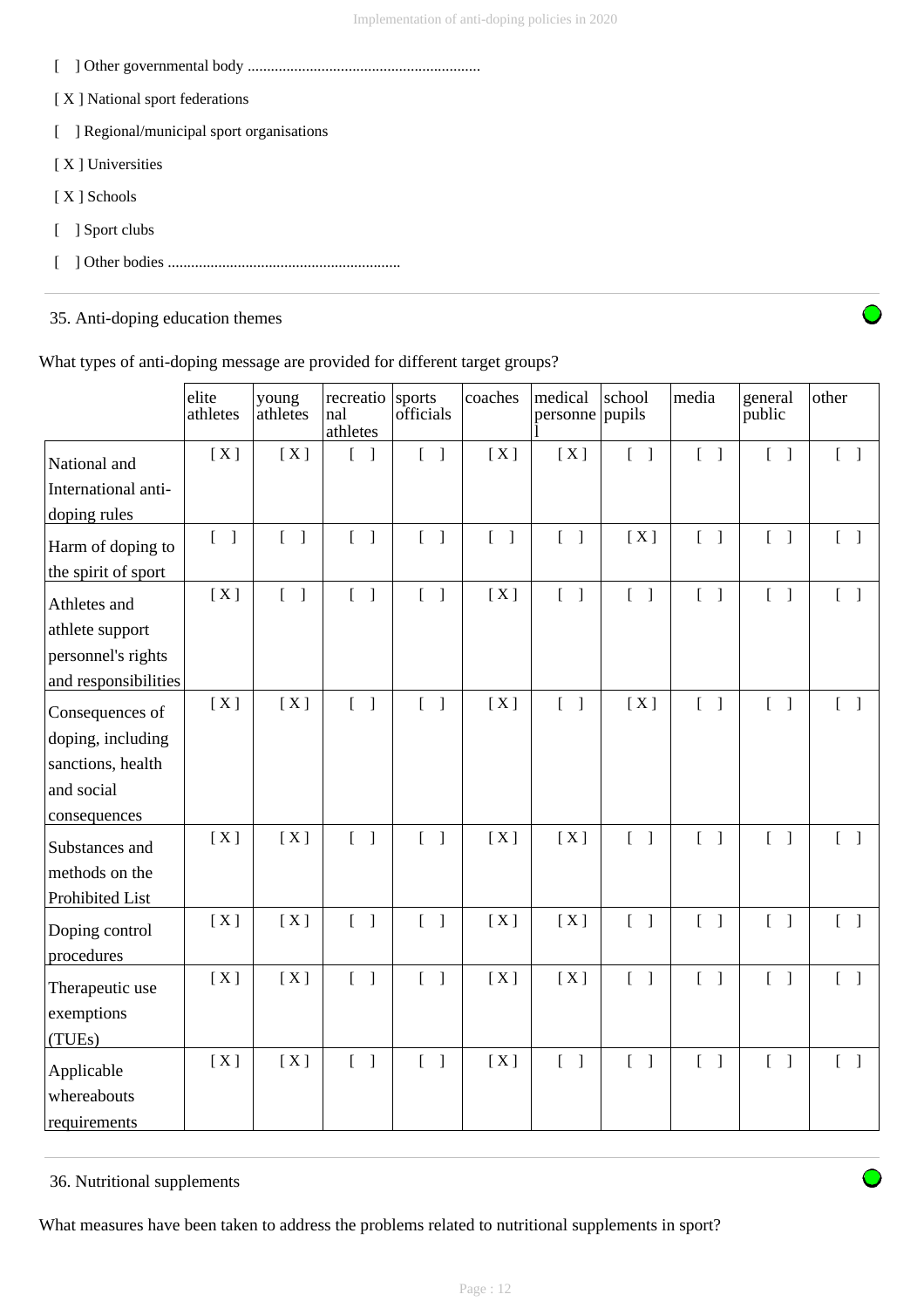|  |  | Restrict availability |
|--|--|-----------------------|
|--|--|-----------------------|

[X] Control of production

[ ] Provide quality assurance

- [X] Comprehensive labelling
- [ ] Limit advertising and promotion
- [ X ] Educational and informational measures
- [ ] Other, please specify: ............................................................

#### 37. Anti-doping research

Has any anti-doping research been undertaken or supported?

- ( X ) Yes; your comment (optional) ............................................................
- ( ) Yes, to a limited extent; your comment (optional) ............................................................
- ( ) No; your comment (optional) ............................................................

38. Areas of anti-doping research

What are the areas of anti-doping research?

- [ ] Doping prevention
- [ X ] Detection methods

[ X ] Behavioural and social aspects of doping

- [ X ] Health consequences of doping
- [ ] Physiological and psychological training programmes

[ X ] Emerging substances or methods

[ X ] Alternative testing methods

[ ] None

[ ] Other; your comment (optional) ............................................................

#### 39. Publication of anti-doping research

How many articles with the results of this research have been published in peer-reviewed scientific journals? Please upload a summary or share links to resources, if available

[ 0 ] in 2020; your comment (optional) ............................................................

[ ] Data not available

#### 40. International agreements

Has your country signed any agreements with other Anti-Doping Organisations (ADOs) or agreements on anti-doping with any other organisation or State concerning the following:

> Yes or No; if applicable please explain or upload the document (below)